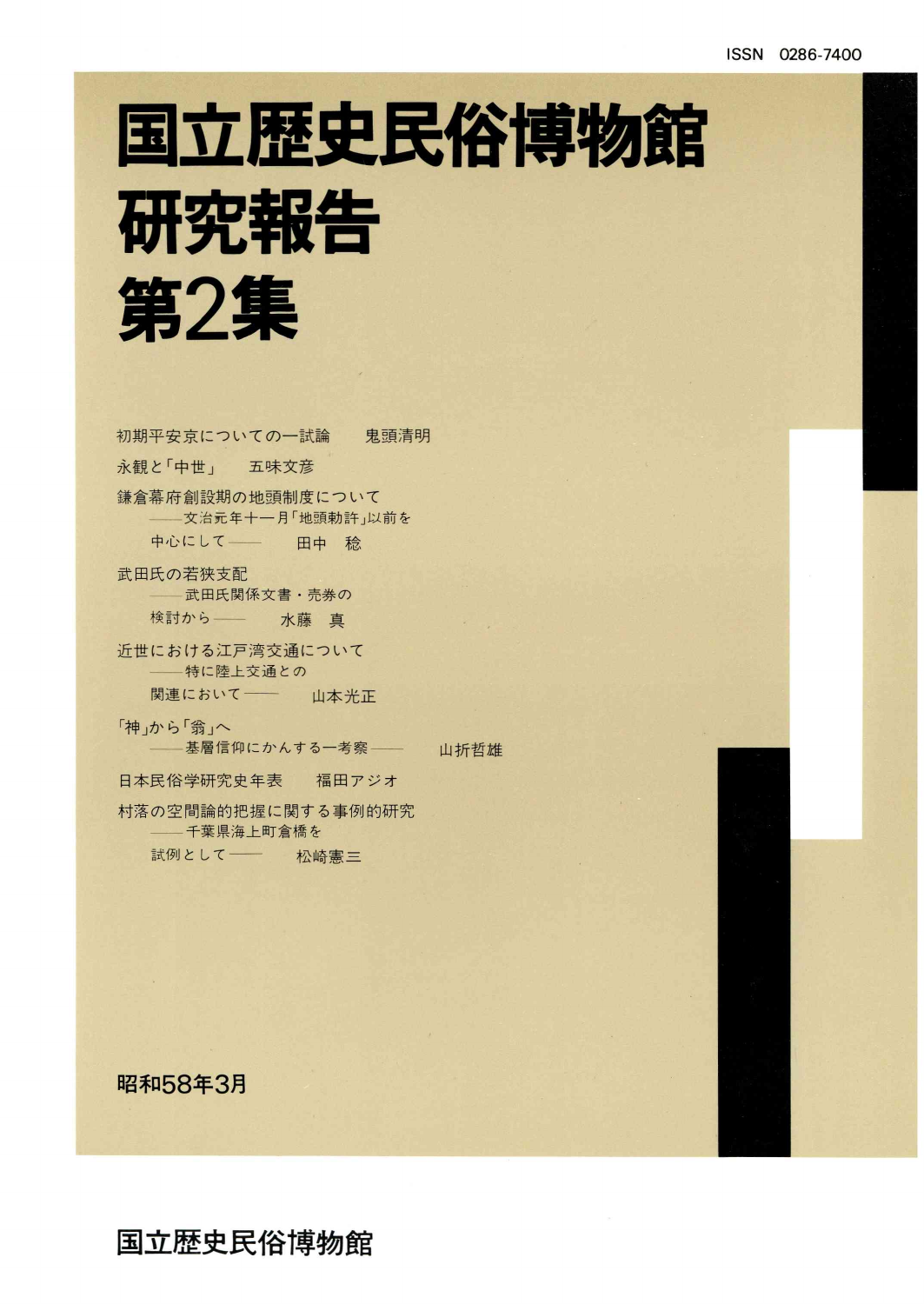国立歴史民俗博物館 研究報告

第2集

58

3月

■村落の空間論的把握に関する事例的研究 **▓日本民俗学研究史年表…………………………………………………福田アジオ** Ø. ■近世における江戸湾交通について ■武田氏の若狭支配 ■鎌倉幕府創設期の地頭制度について ▓永観と「中世」……………………………………………………………五味  $\overset{*}{\mathbb{B}}$ 麹「神」から「翁」へ 「神」から「翁」へ □本民俗学研究史年表…………………………………………………………福田アジ・ ──千葉県海上町倉橋を試例として──………………………………………………※崎 ■ ──基層信仰にかんする一考察────………………………………山折 哲雄 ──特に陸上交通との関連において──………………………………山本 光! -——武田氏関係文書・売券の検討から――………………………………水藤 ↓ ──文治元年十一月「地頭勅許」以前を中心にして── …………田中 次 と「中世」…………--…・……………-…・……………-…・:-五味 文彦 ―特に陸上交通との関連において――……………………………山本 ―文治元年十一月「地頭勅許」以前を中心にして -千葉県海上町倉橋を試例として――……………………………松崎 -基層信仰にかんする一考察―― 京についての一試論…………………………………………………鬼頭 清明  $\overline{\phantom{a}}$ 由中 憲三 哲雄 光正 文彦 清明 真 稔 11 41 125 109 63 45 27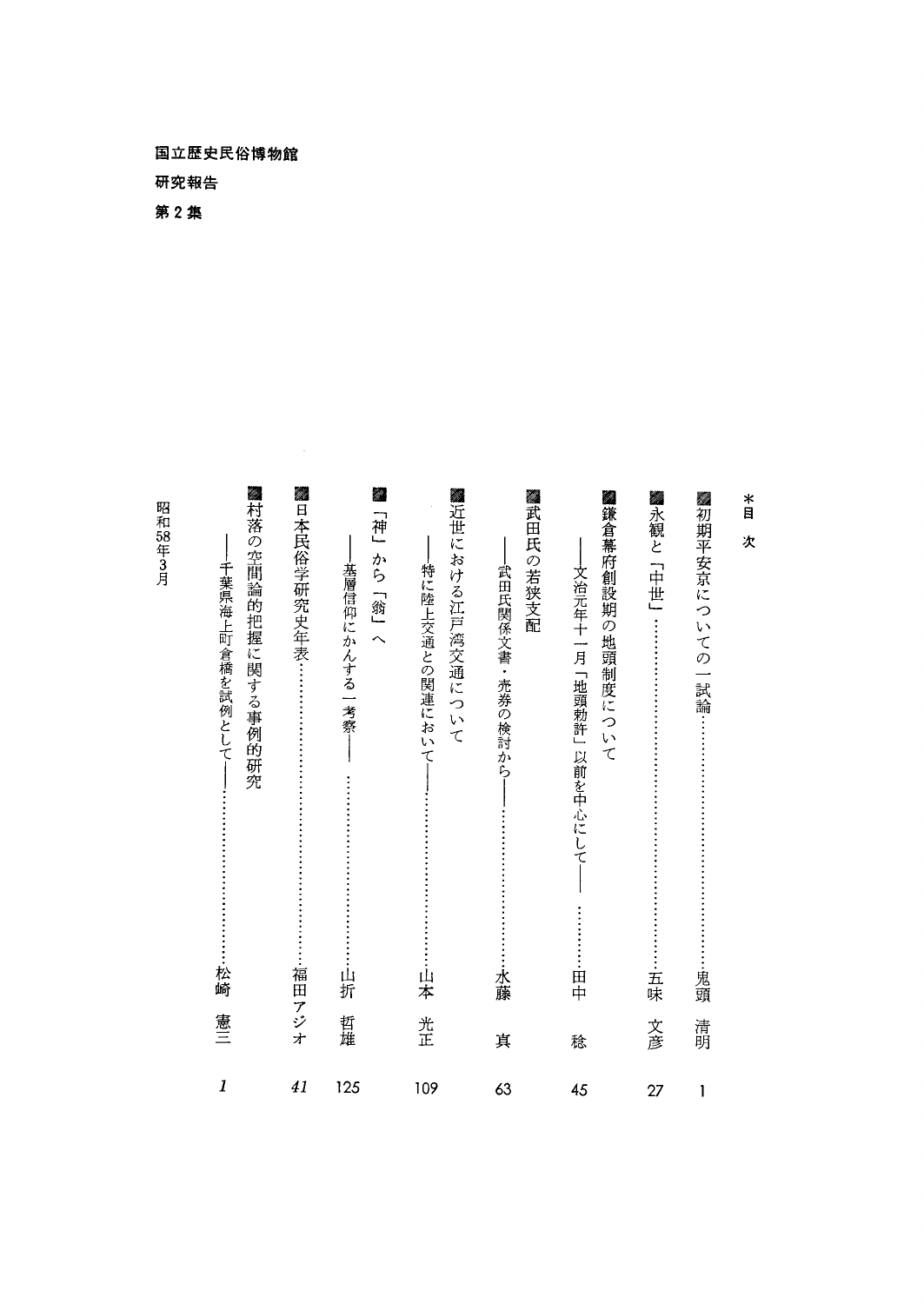国立歴史民俗博物館 研究報告 第2集

\*横組目次

| ■村落の空間論的把握に関する事例的研究                       |     |
|-------------------------------------------|-----|
| ----千葉県海上町倉橋を試例として-----……………………………松崎 - 憲三 | - 1 |
| ■ 日本民俗学研究史年表………………………………………………福田アジオ 41    |     |

昭和58年3月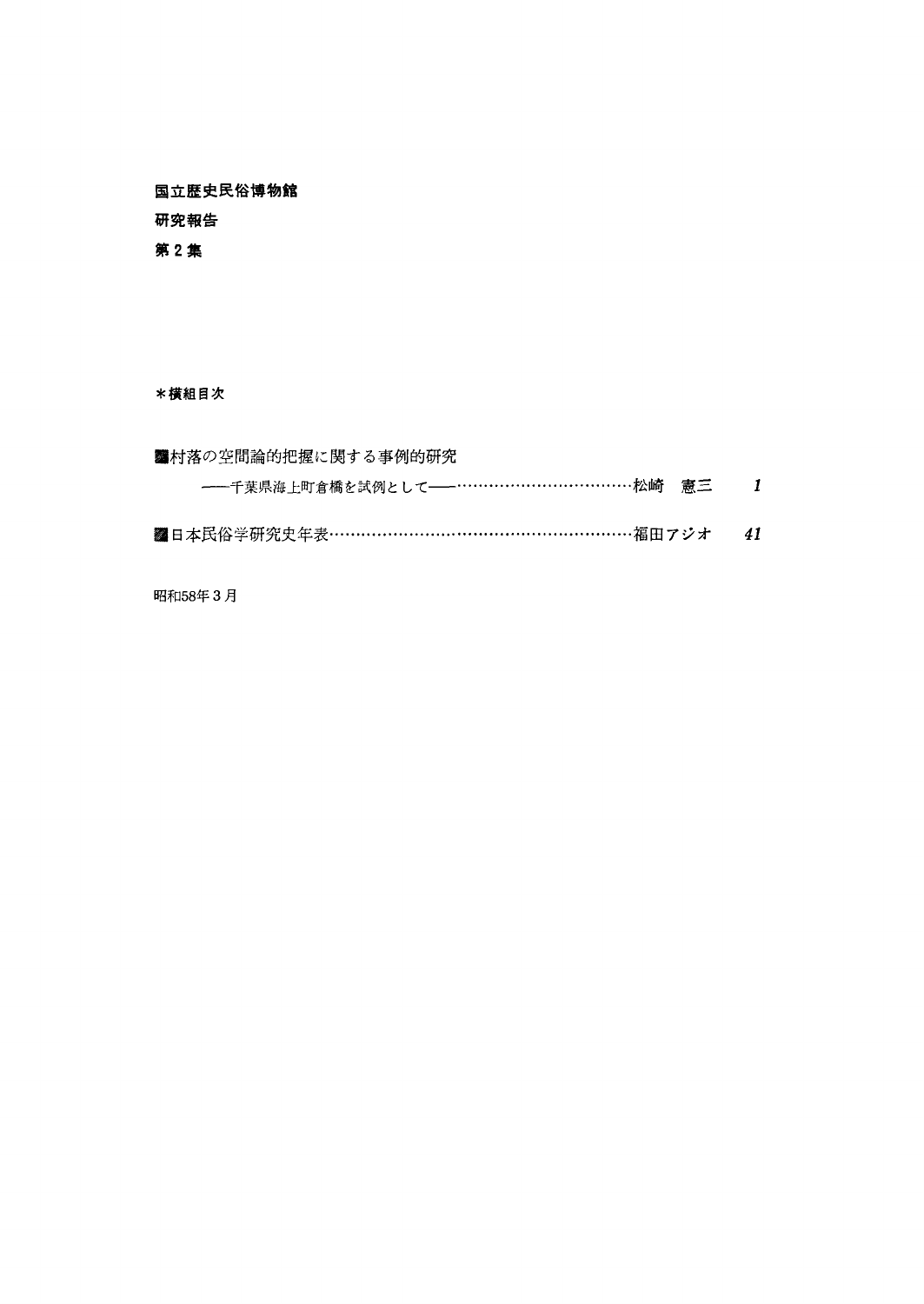Bulletin of the National Museum of Japanese History vol.  $2$ 

## Contents:

| KITō, K. A Study on the Early Stage of Heian-kyō  1                  |
|----------------------------------------------------------------------|
|                                                                      |
| TANAKA, M. The <i>Jito</i> System in the Early Stage of the Kamakura |
| Bakufu——Before the Ordinance of the Jito System                      |
|                                                                      |
| SUITŌ, M. Takedas' Rule in Wakasa                                    |
| — A Study on Documents Related to the                                |
|                                                                      |
| YAMAMOTO, M. Transportation in Edo Bay during Modern Ages            |
| - In Relation to Overland Transportation-  125                       |
| YAMAORI, T. From Kami to Okina                                       |
| - A Study on the Fundamental Beliefs of                              |
|                                                                      |
| FUKUTA, A. Chronology of Japanese Folklore Studies  41               |
| MATSUZAKI, K. A Study of the Spatial Composition of a Village        |
| ----In Kurahashi, Unagami, Chiba Prefecture------ ………<br>1           |

Mar. 1983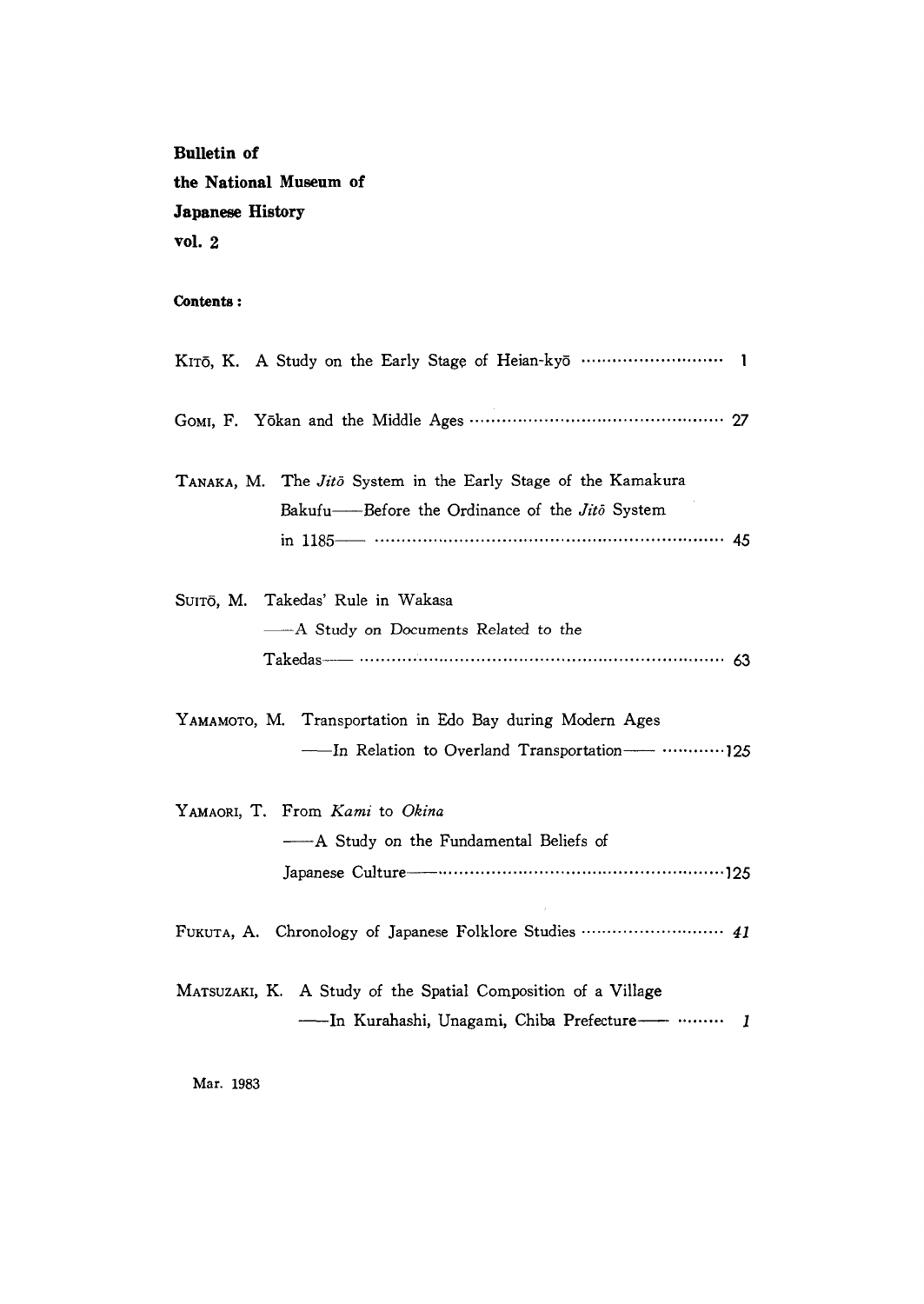## 国立歴史民俗博物館研究報告 第2集

| 昭和58年3月10日 印 刷<br>昭和58年3月15日 発 行 | (非売品)                                                      |  |
|----------------------------------|------------------------------------------------------------|--|
| 編集・発行                            | 国立歴史民俗博物館<br>〒285 千葉県佐倉市城内町117                             |  |
| 刷<br>印                           | 電 話 0434—86—0123(代表)<br>第一法規出版株式会社<br>〒107 東京都港区南青山2-11-17 |  |
|                                  | 電話 03-404-2251 (代表)                                        |  |

© Printed in Japan Mar. 1983 3021-000489-4370